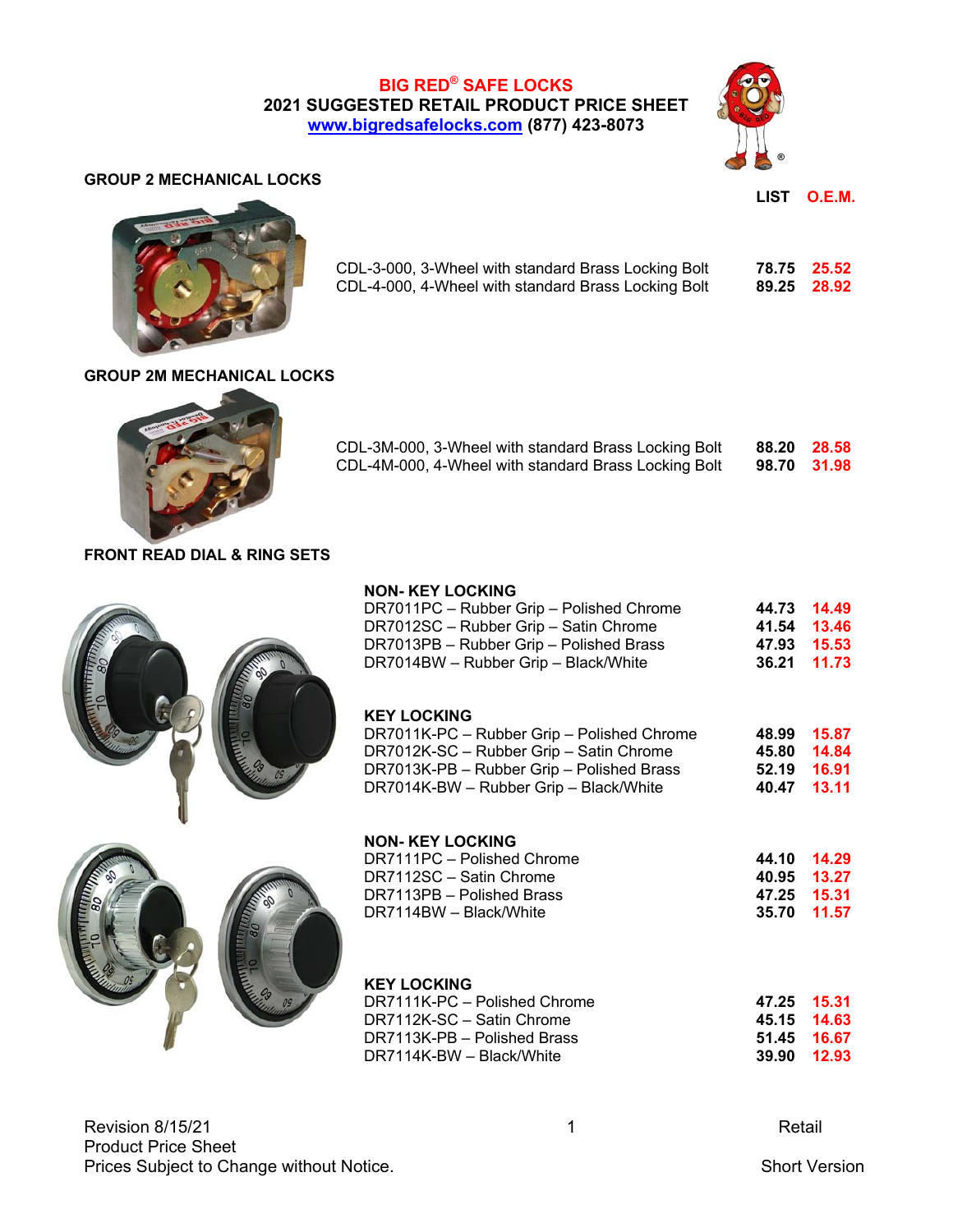# **BIG RED® SAFE LOCKS 2021 SUGGESTED RETAIL PRODUCT PRICE SHEET www.bigredsafelocks.com (877) 423-8073**



#### SPY-GUARD™ DIAL & RINGS SETS **DEMA** DIAL & RINGS SETS **LIST** O.E.M.



| DR6012SC - Rubber Grip - Satin Chrome   |             | 50.06 16.22 |
|-----------------------------------------|-------------|-------------|
| DR6013PB - Rubber Grip - Polished Brass | 53.25 17.25 |             |
| DR6014BW - Rubber Grip - Black/White    | 45.80 14.84 |             |
|                                         |             |             |
|                                         |             |             |
| KEY LOCKING                             |             |             |

DR6011PC – Rubber Grip – Polished Chrome **50.06 16.22**

#### **KEY LOCKING**

**NON- KEY LOCKING** 

| DR6011K-PC - Rubber Grip - Polished Chrome |             | 55.38 17.94 |
|--------------------------------------------|-------------|-------------|
| DR6012K-SC - Rubber Grip - Satin Chrome    |             | 55.38 17.94 |
| DR6013K-PB - Rubber Grip - Polished Brass  | 57.51 18.63 |             |
| DR6014K-BW - Rubber Grip - Black/White     |             | 50.06 16.22 |



| 49.35 15.99 |  |
|-------------|--|
| 49.35 15.99 |  |
| 52.50 17.01 |  |
| 45.15 14.63 |  |
|             |  |

# **KEY LOCKING**

| DR6111K-PC - Polished Chrome | 54.60 17.69 |
|------------------------------|-------------|
| DR6112K-SC - Satin Chrome    | 54.60 17.69 |
| DR6113K-PB - Polished Brass  | 56.70 18.37 |
| DR6114K-BW – Black & White   | 49.35 15.99 |

#### **SMALL DIAMETER DIAL & RINGS SETS**



| DR7212SC – Front Read – Satin Chrome – Plastic Ring | 41.54 13.46 |  |
|-----------------------------------------------------|-------------|--|
| DR7214BW – Front Read – Black/White – Plastic Ring  | 36.21 11.73 |  |

#### **LOW-PROFILE DIAL & RINGS SETS**



| DR7311PC – Low Profile – Front Read – Polished Chrome | 54.60 17.69 |  |
|-------------------------------------------------------|-------------|--|
| DR7312SC – Low Profile – Front Read – Satin Chrome    | 54.60 17.69 |  |
| DR7314BW - Low Profile - Front Read - Black/White     | 47.25 15.31 |  |

Revision 8/15/21 **2** Retail Product Price Sheet Prices Subject to Change without Notice. Short Version Short Version